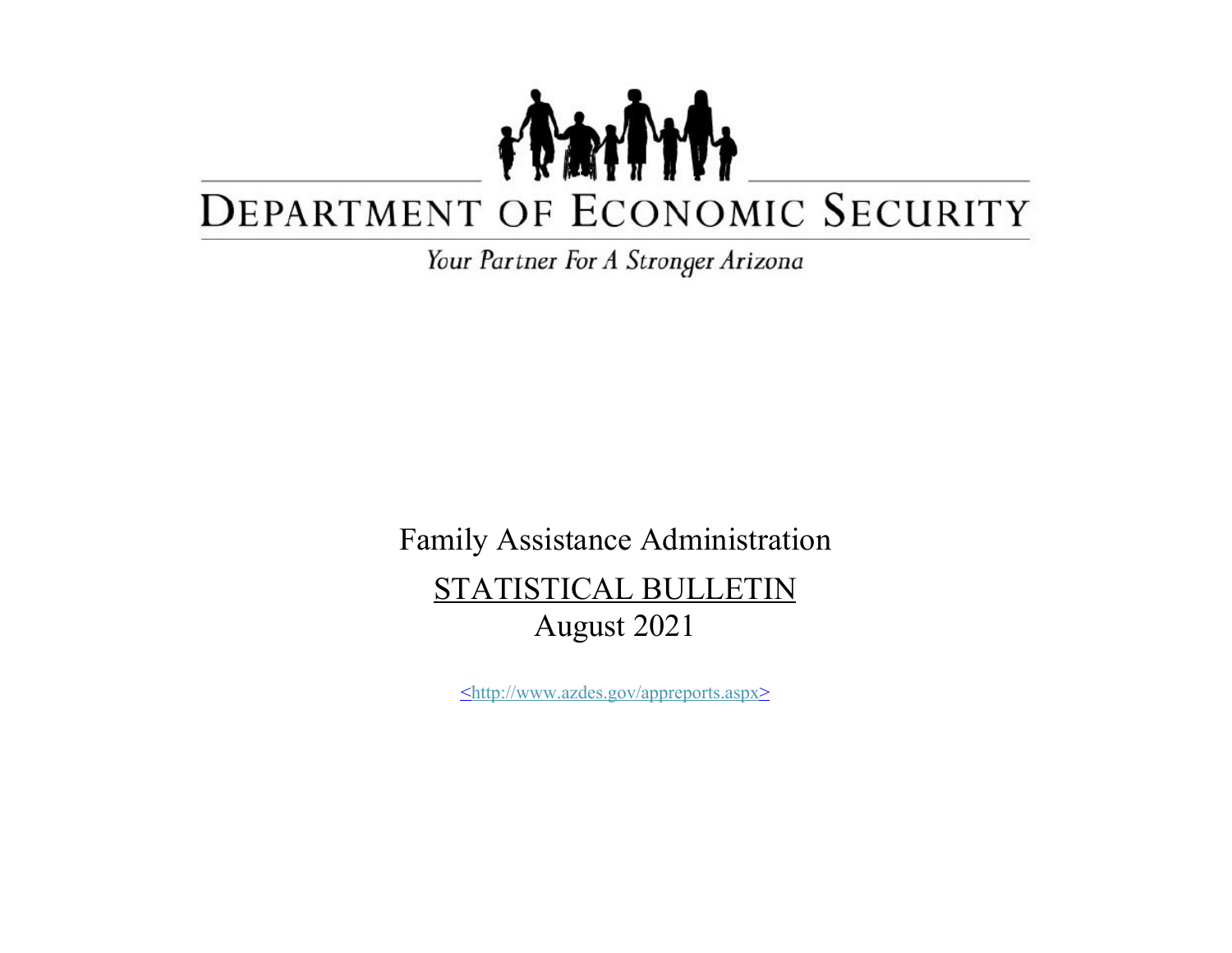

\*Includes prior month totals

| <b>Excludes</b>                | <b>Includes</b>                                                                                                                    | <b>Tribal</b>      |              |                   |                 |
|--------------------------------|------------------------------------------------------------------------------------------------------------------------------------|--------------------|--------------|-------------------|-----------------|
|                                |                                                                                                                                    | <b>Tribe</b>       | <b>Cases</b> | <b>Recipients</b> | <b>Payments</b> |
|                                | TANF Child Only: 4,248 Cases; 7,246 Children; \$854,036<br>Unemployed Two Parent Program: 274 Cases; 1,063<br>Recipients; \$84,314 | Hopi               | 34           | 70                | \$7,908         |
| Grant Diversion totals of: 197 |                                                                                                                                    | Pascua Yaqui       | 99           | 291               | \$31,169        |
| Cases; \$160,489               |                                                                                                                                    | Salt River         | 21           |                   | \$5,840         |
|                                |                                                                                                                                    | <b>Grand Total</b> | 154          | 427               | \$44,917        |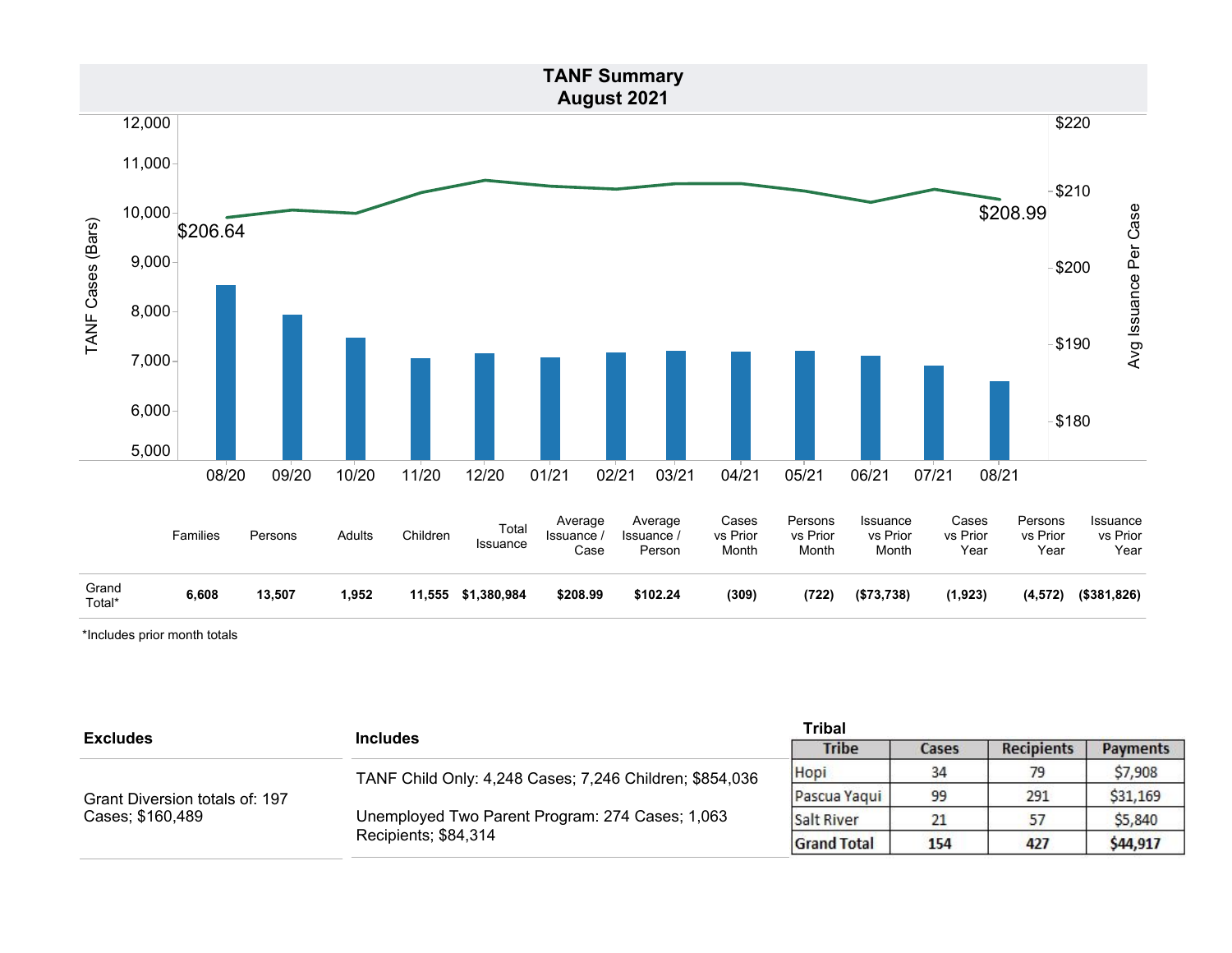

\*Includes prior month totals. (2/19 SNAP benefits paid out in 1/19 are included in 2/19 numbers.)

FF Coronavirus Response Act - H.R. 6201 adjustments:

 - Includes: Emergency Allotments to bring households up to the maximum benefit totaled \$69,605,207 issued, 380,261 families, and 804,982 persons. SNAP Households received a minimum EA benefit of \$95 beginning in April 2021. The increase in average issuance per case in May 2021 is due in part to EA benefits issued in May for the month of April.

 - Excludes: P-EBT (Pandemic School Meals Replacement and Child Care Replacement) Program benefits are not SNAP benefits and are excluded. \$167,605,580 issued, 294,174 families, and 436,285 children. P-EBT families also receiving SNAP are included in families, persons, and children, but benefits issued are excluded.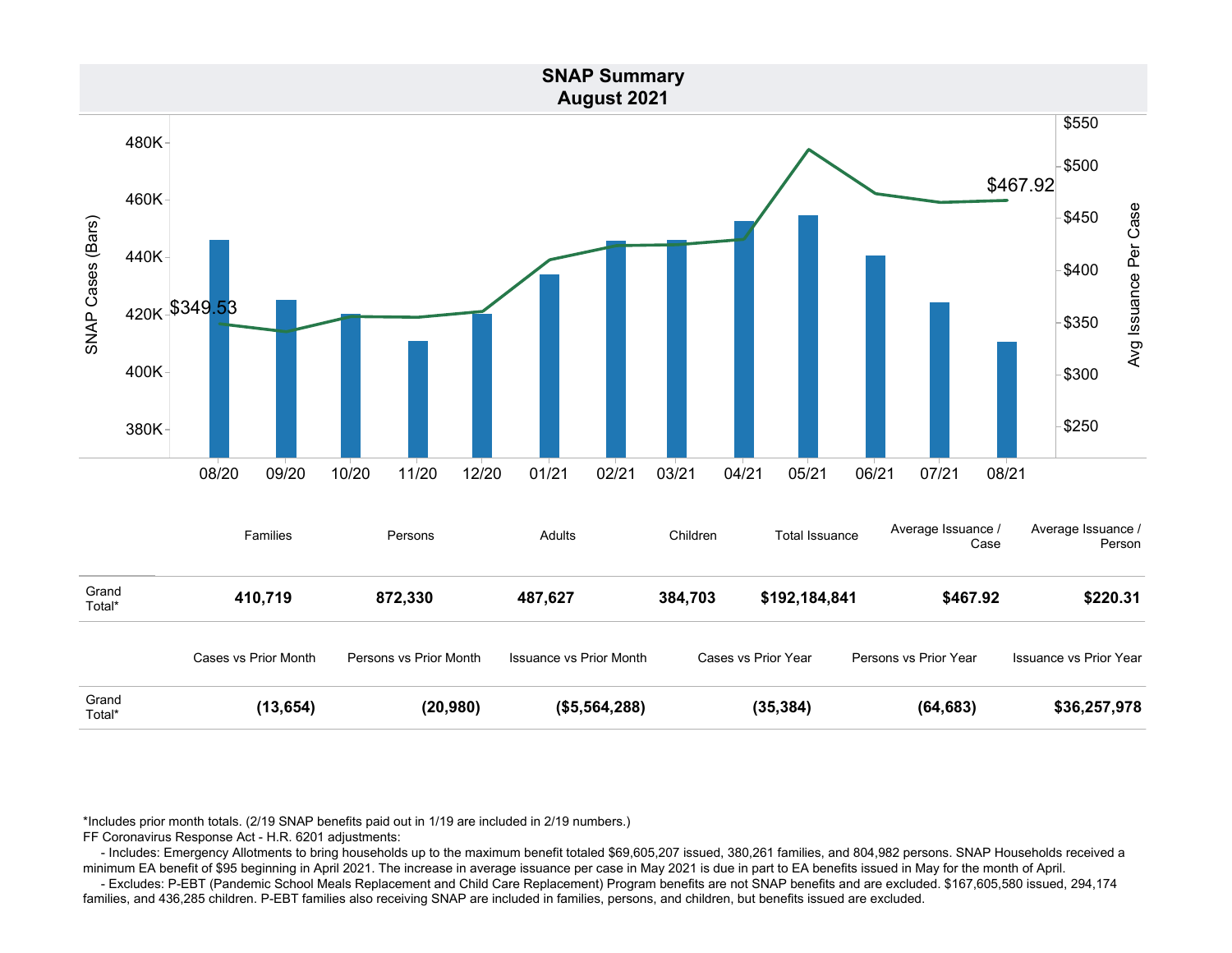

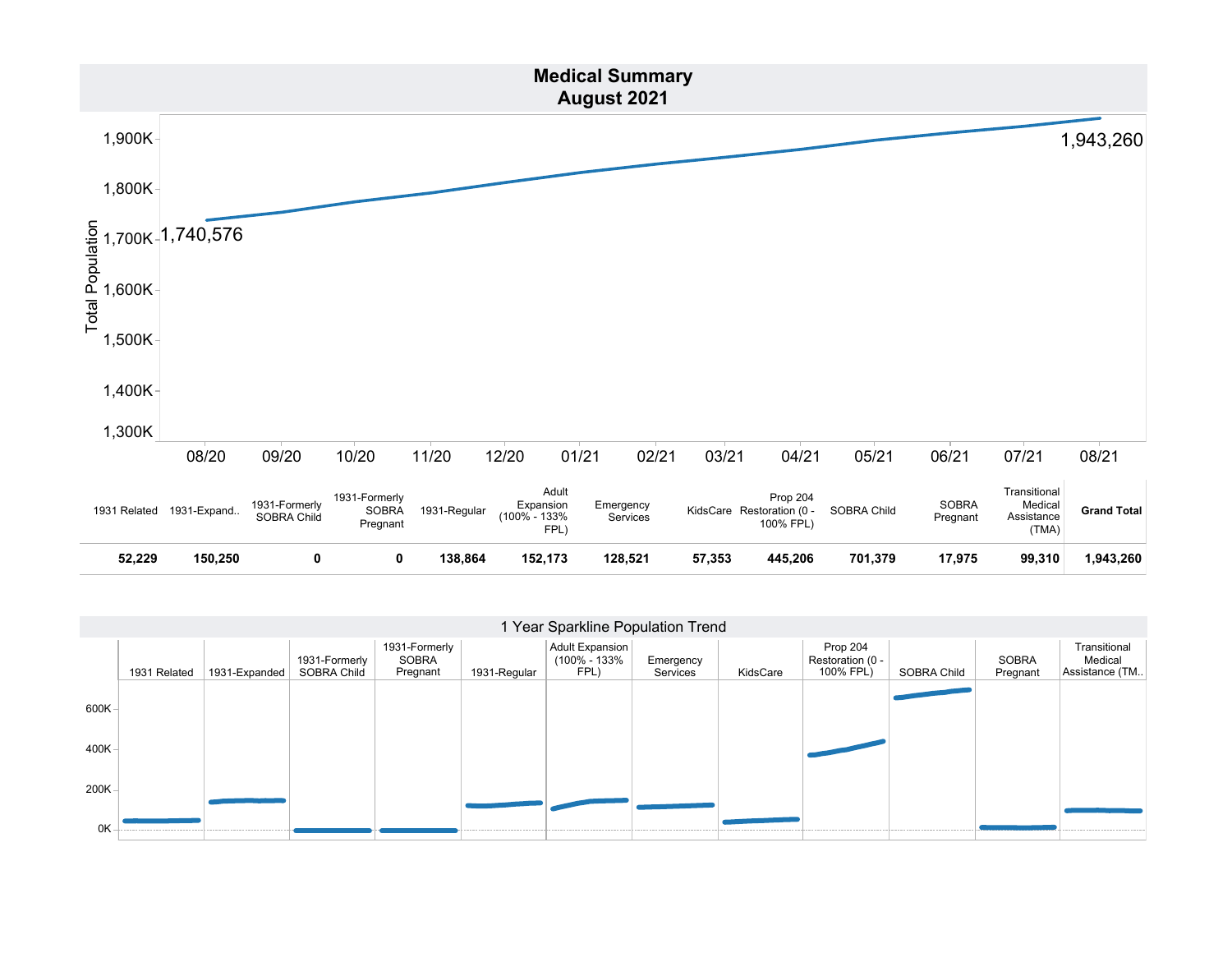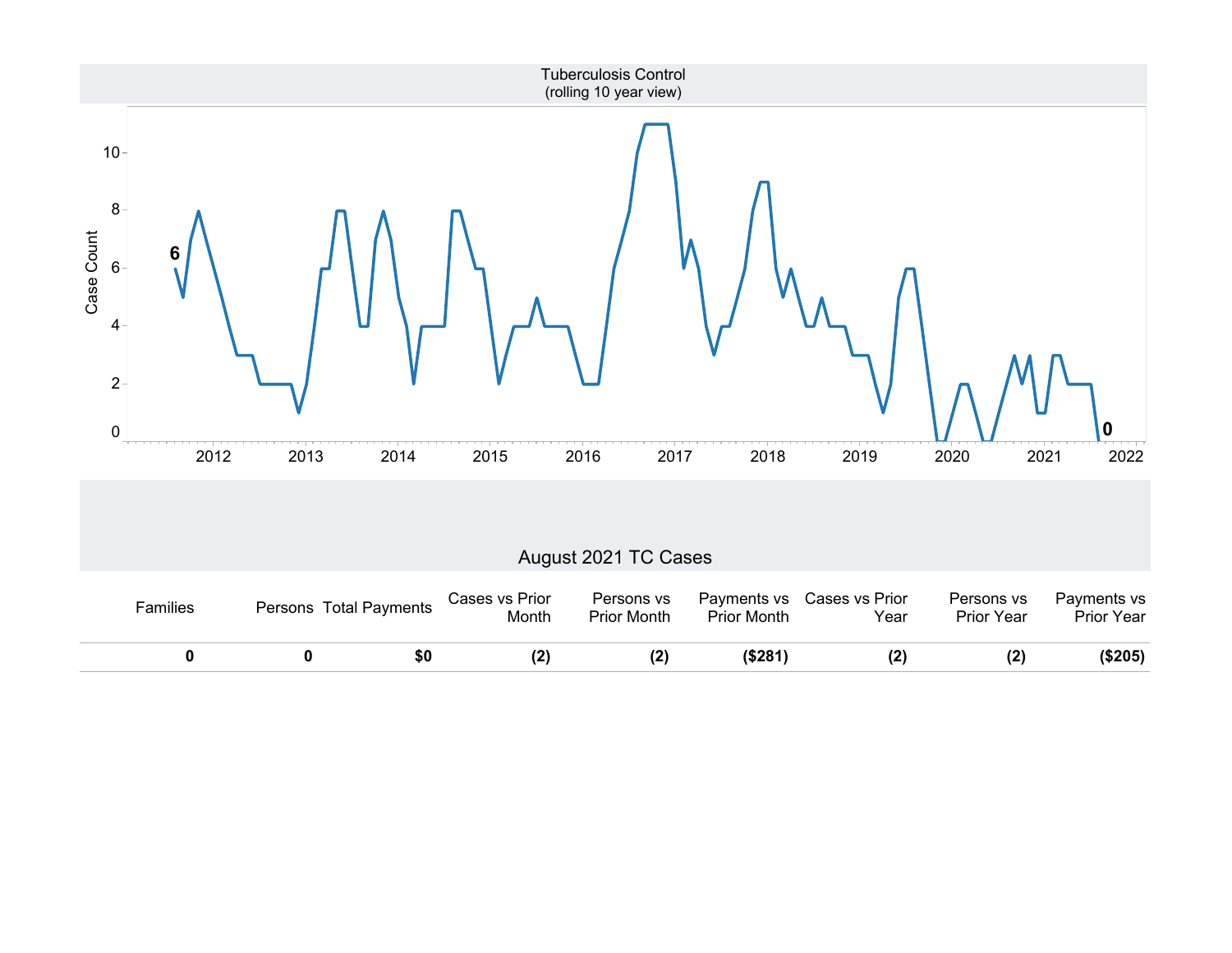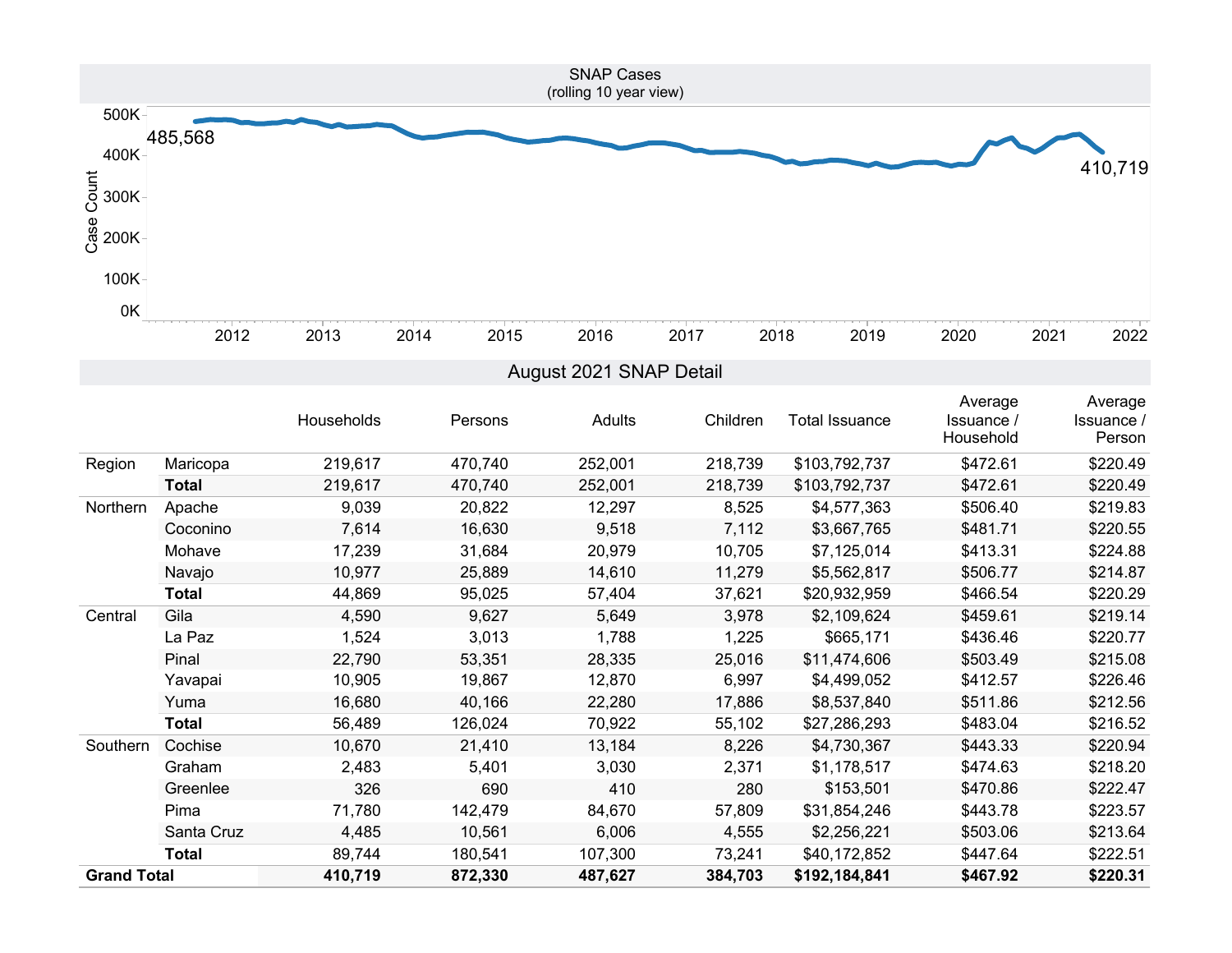

|                    |              | Households | Persons | Adults         | Children | <b>Total Issuance</b> | Average<br>Issuance /<br>Household | Average<br><b>Issuance</b> /<br>Person |
|--------------------|--------------|------------|---------|----------------|----------|-----------------------|------------------------------------|----------------------------------------|
| Region             | Maricopa     | 3,558      | 7,449   | 1,157          | 6,292    | \$745,269             | \$209.46                           | \$100.05                               |
|                    | <b>Total</b> | 3,558      | 7,449   | 1,157          | 6,292    | \$745,269             | \$209.46                           | \$100.05                               |
| Northern           | Apache       | 11         | 27      | 7              | 20       | \$2,651               | \$241.00                           | \$98.19                                |
|                    | Coconino     | 47         | 98      | 14             | 84       | \$10,628              | \$226.13                           | \$108.45                               |
|                    | Mohave       | 266        | 540     | 73             | 467      | \$55,967              | \$210.40                           | \$103.64                               |
|                    | Navajo       | 85         | 184     | 36             | 148      | \$18,395              | \$216.41                           | \$99.97                                |
|                    | <b>Total</b> | 409        | 849     | 130            | 719      | \$87,641              | \$214.28                           | \$103.23                               |
| Central            | Gila         | 62         | 119     | $\overline{7}$ | 112      | \$12,365              | \$199.44                           | \$103.91                               |
|                    | La Paz       | 15         | 35      | $\overline{2}$ | 33       | \$3,366               | \$224.40                           | \$96.17                                |
|                    | Pinal        | 440        | 942     | 98             | 844      | \$93,105              | \$211.60                           | \$98.84                                |
|                    | Yavapai      | 141        | 236     | 21             | 215      | \$26,820              | \$190.21                           | \$113.64                               |
|                    | Yuma         | 177        | 406     | 69             | 337      | \$38,555              | \$217.82                           | \$94.96                                |
|                    | <b>Total</b> | 835        | 1,738   | 197            | 1,541    | \$174,211             | \$208.64                           | \$100.24                               |
| Southern           | Cochise      | 141        | 266     | 34             | 232      | \$28,776              | \$204.09                           | \$108.18                               |
|                    | Graham       | 29         | 59      |                | 58       | \$6,462               | \$222.83                           | \$109.53                               |
|                    | Greenlee     | 6          | 9       |                | 8        | \$1,154               | \$192.33                           | \$128.22                               |
|                    | Pima         | 1,573      | 3,034   | 416            | 2,618    | \$325,799             | \$207.12                           | \$107.38                               |
|                    | Santa Cruz   | 57         | 103     | 16             | 87       | \$11,672              | \$204.77                           | \$113.32                               |
|                    | <b>Total</b> | 1,806      | 3,471   | 468            | 3,003    | \$373,863             | \$207.01                           | \$107.71                               |
| <b>Grand Total</b> |              | 6,608      | 13,507  | 1,952          | 11,555   | \$1,380,984           | \$208.99                           | \$102.24                               |